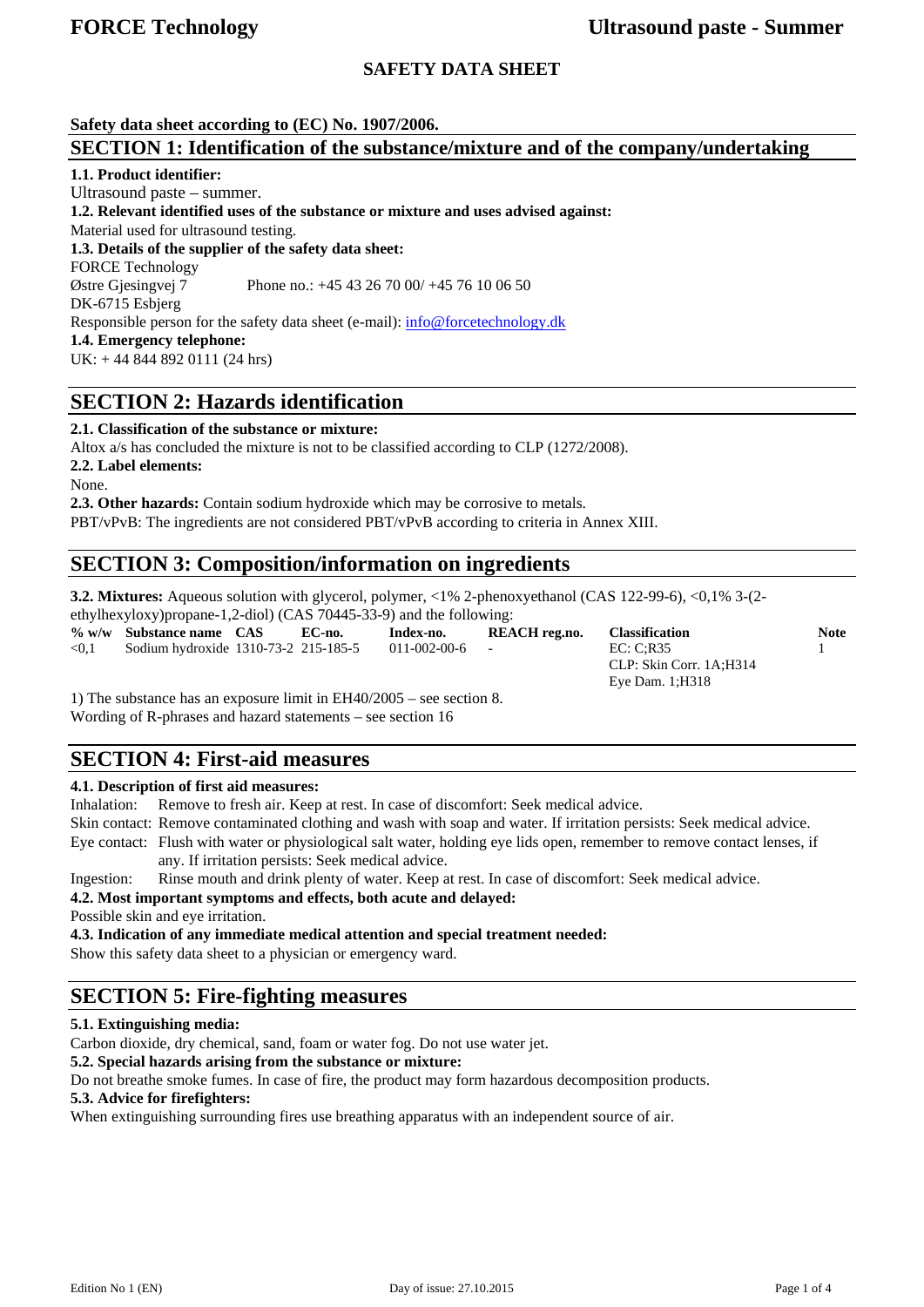# **SECTION 6: Accidental release measures**

**6.1. Personal precautions, protective equipment and emergency procedures:** 

Use personal protective equipment - see section 8.

### **6.2. Environmental precautions:**

Do not empty into drains – see section 12. Inform appropriate authorities in accordance with local regulations.

#### **6.3. Methods and material for containment and cleaning up:**

Sweep up and place in a suitable container for disposal. Keep away from acids. Sodium hydroxide may attack rubber, painted surfaces and certain types of plastic. Sodium hydroxide and their solutions should not be stored in galvanized containers or containers with bung of light metal, since this could lead to the formation of explosive hydrogen gas. Flush area of spill with plenty of water. Further handling of spillage - see section 13.

**6.4. Reference to other sections:** 

See above.

## **SECTION 7: Handling and storage**

#### **7.1. Precautions for safe handling:**

Avoid contact with skin, eyes and clothing. Wash with water and soap after work.

**7.2. Conditions for safe storage, including any incompatibilities:** 

Keep original container tightly closed at a dry and ventilated area. **7.3. Specific end use(s):**

See section 1.

# **SECTION 8: Exposure controls/Personal protection**

| 8.1. Control parameters:                           |                                                                                                                                                                                                   |                                                                 | <b>8-hour TWA</b>                                                                                     | 15-min STEL        |  |
|----------------------------------------------------|---------------------------------------------------------------------------------------------------------------------------------------------------------------------------------------------------|-----------------------------------------------------------------|-------------------------------------------------------------------------------------------------------|--------------------|--|
| Occupational exposure limits:                      |                                                                                                                                                                                                   | Sodium hydroxide                                                | $\overline{\phantom{0}}$                                                                              | $2 \text{ mg/m}^3$ |  |
| $(EH40/2005 - \text{published } 2011)$             |                                                                                                                                                                                                   |                                                                 |                                                                                                       |                    |  |
| DNEL/PNEC:                                         | No CSR.                                                                                                                                                                                           |                                                                 |                                                                                                       |                    |  |
| 8.2. Exposure controls:                            |                                                                                                                                                                                                   |                                                                 |                                                                                                       |                    |  |
| Appropriate engineering controls: None particular. |                                                                                                                                                                                                   |                                                                 |                                                                                                       |                    |  |
| Personal protective equipment:                     |                                                                                                                                                                                                   |                                                                 |                                                                                                       |                    |  |
| Respiratory protection: Normally not necessary.    |                                                                                                                                                                                                   |                                                                 |                                                                                                       |                    |  |
| Skin protection:                                   | Wear protective gloves of e.g. nitrile or butyl rubber (EN374). There is no available data on<br>breakthrough time for all present substances, therefore it is recommended to change the glove if |                                                                 |                                                                                                       |                    |  |
|                                                    |                                                                                                                                                                                                   |                                                                 |                                                                                                       |                    |  |
|                                                    |                                                                                                                                                                                                   |                                                                 | spilled on. Wear full protective clothing when there is a risk of repeated or prolonged skin contact. |                    |  |
| Eye protection:                                    |                                                                                                                                                                                                   | Use safety goggles (EN166) when there is a risk of eye contact. |                                                                                                       |                    |  |
| Environmental exposure controls: None particular.  |                                                                                                                                                                                                   |                                                                 |                                                                                                       |                    |  |

# **SECTION 9: Physical and chemical properties**

#### **9.1. Information on basic physical and chemical properties:**

| Appearance:                                           | Viscous liquid. |
|-------------------------------------------------------|-----------------|
| Odour:                                                | Not determined  |
| Odour threshold:                                      | Not determined  |
| pH:                                                   | Not determined  |
| Melting point/freezing point $({}^{\circ}C)$ :        | Not determined  |
| Initial boiling point and boiling range $(°C)$ :      | Not determined  |
| Flash point $(^{\circ}C)$ :                           | >100            |
| Evaporation rate:                                     | Not determined  |
| Flammability (solid, gas):                            | Not relevant    |
| Upper/lower flammability or explosive limits (vol-%): | Not relevant    |
| Vapour pressure:                                      | Not determined  |
| Relative density:                                     | Not determined  |
| Solubility (in water):                                | Fully soluble.  |
| Partition coefficient: n-octanol/water:               | Not determined  |
| Auto-ignition temperature $({}^{\circ}C)$ :           | Not relevant    |
| Decomposition temperature $(^{\circ}C)$ :             | Not determined  |
| Viscosity:                                            | Not determined  |
| 9.2. Other information:                               |                 |
| None relevant.                                        |                 |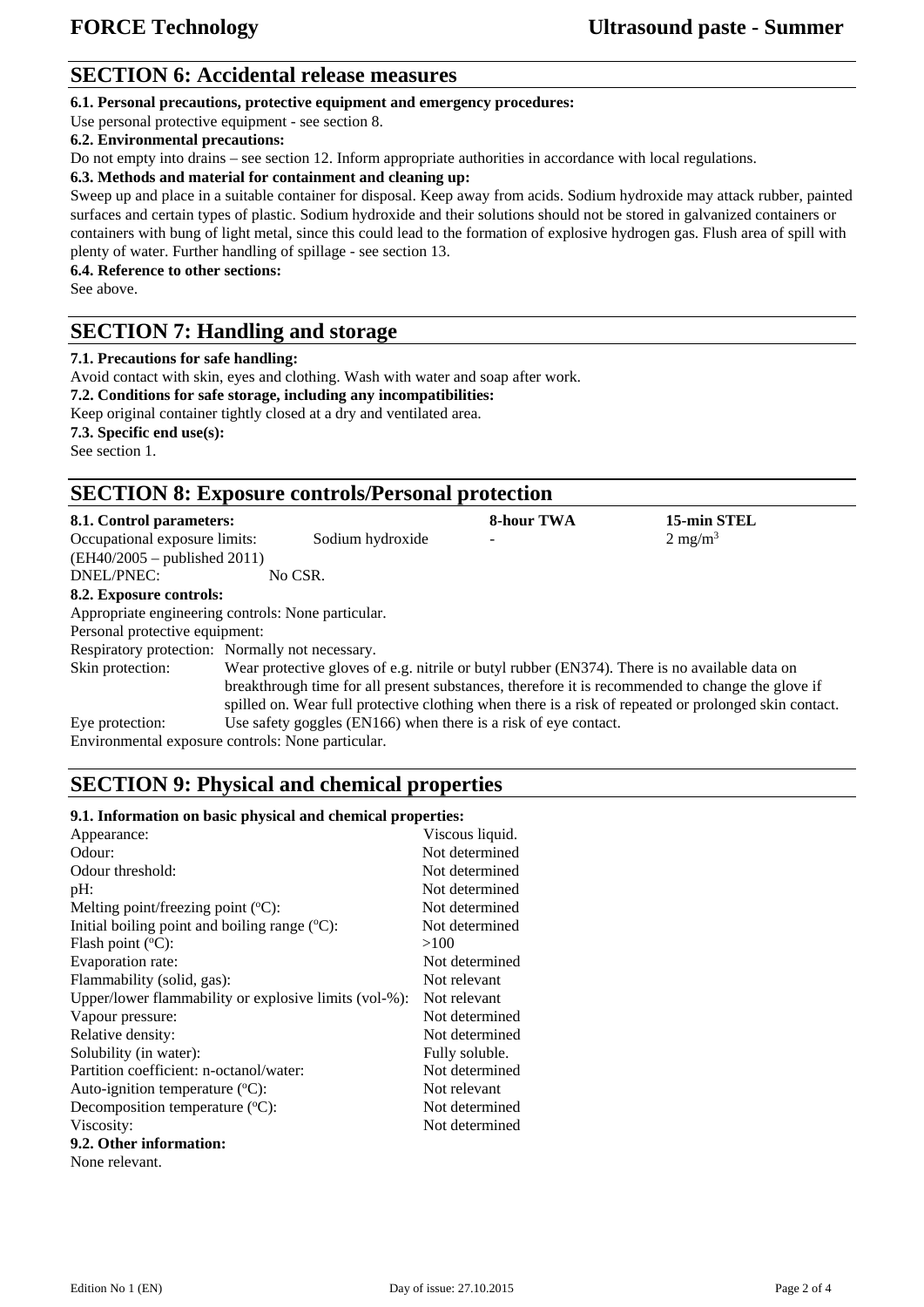# **SECTION 10: Stability and reactivity**

## **10.1. Reactivity:**

No available information. **10.2. Chemical stability:**  Stable under normal conditions (see section 7). **10.3. Possibility of hazardous reactions:**  None known. **10.4. Conditions to avoid:**  None known.

## **10.5. Incompatible materials:**

Keep away from acids. Sodium hydroxide may attack rubber, painted surfaces and certain types of plastic. Sodium hydroxide and their solutions should not be stored in galvanized containers or containers with bung of light metal, since this could lead to the formation of explosive hydrogen gas.

### **10.6. Hazardous decomposition products:**

When heated to high temperatures (decomposition) it emits toxic fumes.

# **SECTION 11: Toxicological information**

| 11.1. Information on toxicological effects:                                       |                                            |                |                  |  |  |  |  |
|-----------------------------------------------------------------------------------|--------------------------------------------|----------------|------------------|--|--|--|--|
| <b>Hazard class</b>                                                               | Data (Sodium hydroxide)                    |                | <b>Reference</b> |  |  |  |  |
| Acute toxicity:                                                                   |                                            |                |                  |  |  |  |  |
| Inhalation                                                                        | No data.                                   |                |                  |  |  |  |  |
| Dermal                                                                            | No data.                                   |                |                  |  |  |  |  |
| Oral                                                                              | $LD_{50}$ (rat) = 288 mg/kg                | No information | <b>RTECS</b>     |  |  |  |  |
| Corrosion/irritation:                                                             | Severe corrosion to eyes and skin, rodents | No information | <b>IUCLID</b>    |  |  |  |  |
| Sensitization:                                                                    | No data.                                   |                |                  |  |  |  |  |
| CMR:                                                                              | No data                                    |                |                  |  |  |  |  |
| Information on likely routes of exposure: Skin, lungs and gastrointestinal tract. |                                            |                |                  |  |  |  |  |

Symptoms: Inhalation: May cause irritation to the upper respiratory tract. Skin: May cause irritation. Eyes: May cause irritation with redness and pain. Ingestion: May irritate the mucous membranes in mouth, throat and stomach. Chronic effects: None known.

# **SECTION 12: Ecological information**

| 12.1. Toxicity: |                                                            |                     |                   |  |  |  |
|-----------------|------------------------------------------------------------|---------------------|-------------------|--|--|--|
| Aquatic         | Data (Sodium hydroxide)                                    | <b>Test (Media)</b> | Reference         |  |  |  |
| Fish            | LC <sub>50</sub> (Oncorhynchus mykiss, $96h$ ) = 45.5 mg/l | Static (FW)         | <b>IUCLID</b>     |  |  |  |
| Crustacean      | $EC_{50}$ (Ceriodaphnia dubia, 48h) = 40 mg/l              | No info $(FW)$      | <b>EPA Ecotox</b> |  |  |  |
| Algae           | No data                                                    |                     | -                 |  |  |  |

## **12.2. Persistence and degradability:**

Methods for determining the biodegradability are not applicable to inorganic substances.

Sodium hydroxide is dissociated in water.

### **12.3. Bioaccumulative potential:**

Sodium hydroxide: Log  $K_{ow}$  < 0 – No significant bioaccumulation is expected.

### **12.4. Mobility in soil:**

Sodium hydroxide is soluble in water and will, when dissolved in water, be broken down into sodium- and hydroxide-ions, which is expected to have high mobility in soil.

### **12.5. Results of PBT and vPvB assessment:**

The ingredients are not considered PBT/vPvB according to criteria in Annex XIII.

#### **12.6. Other adverse effects:**

None known.

**12.1. Toxicity:**

# **SECTION 13: Disposal considerations**

## **13.1. Waste treatment methods:**

Disposal should be according to local, state or national legislation. Dispose through authority facilities or pass to a chemical disposal company.

#### **EWC-Code:**

16 02 09 (residues)

15 02 03 (absorbants contaminated with the product)